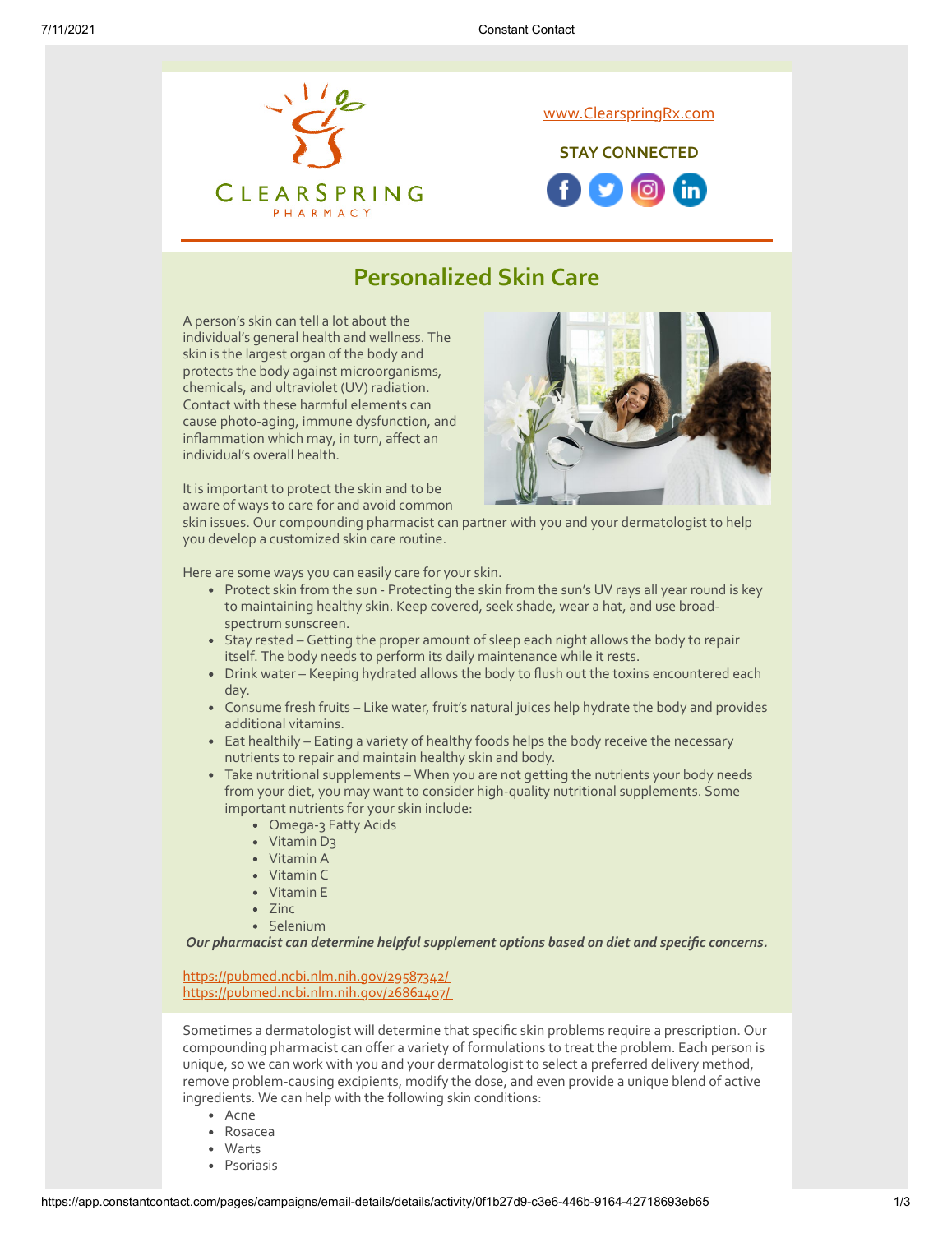- Eczema
- Scars
- Sunburns
- Wrinkles
- Blisters
- Vitiligo
- Diaper rash • Nail fungus

*Our compounding pharmacist can be a key part of a healthy skin care routine or a trusted problem-solver for a troublesome skin condition. Contact us today to see how we can help!*

©Storey Marketing. All rights reserved.

**Visit our website for the latest information about COVID-19 Testing and Vaccinations at ClearSpring Pharmacy.**

**[LEARN MORE](https://clearspringrx.com/covid-19.php)**

## **Have you been laid-off or furloughed due to COVID-19?**

If you are having trouble paying for your cash compounded prescriptions at this time, please speak to one of our professional staff members to find out how we can help you. We do not want you to discontinue or alter your medication regiment due to financial hardship. *We can help!*

Be sure to follow [@ClearspringPharmacy](https://www.instagram.com/clearspringpharmacy/) on Instagram to keep up with the latest happenings at the pharmacy and important health information!



## **Download our App**

ClearSpring mobileRx app allows you to refill prescriptions on your mobile device at your convenience. You can refill multiple prescriptions on a mobile device by entering your prescription numbers, scanning the barcode on the prescription bottles or using your Patient Profile. [LEARN MORE](https://clearspringrx.com/app.php)





## **Two-Way Text Communication**

At ClearSpring Pharmacy, we now offer two-way text communication where we can communicate conveniently about your prescription, refill status, insurance, etc. Ask your pharmacist for details.